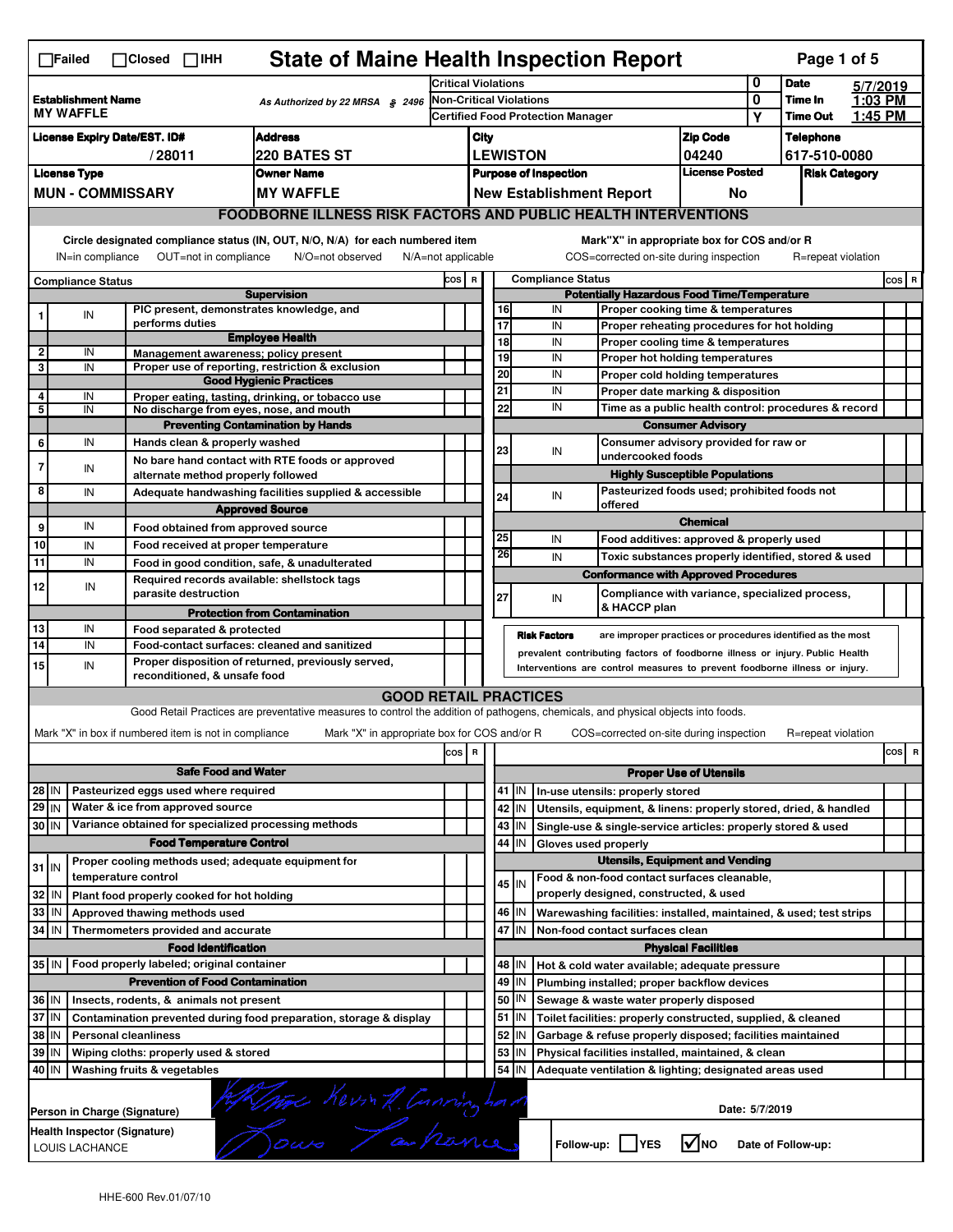|                                                                          | Page 2 of 5 |                                    |  |                                 |              |  |                           |                                  |
|--------------------------------------------------------------------------|-------------|------------------------------------|--|---------------------------------|--------------|--|---------------------------|----------------------------------|
| <b>Establishment Name</b><br><b>MY WAFFLE</b>                            |             | \$2496<br>As Authorized by 22 MRSA |  |                                 |              |  | 5/7/2019<br>Date          |                                  |
| License Expiry Date/EST. ID#<br><b>Address</b><br>220 BATES ST<br>/28011 |             |                                    |  | City / State<br><b>LEWISTON</b> | /ME          |  | <b>Zip Code</b><br>104240 | <b>Telephone</b><br>617-510-0080 |
|                                                                          |             |                                    |  | <b>Temperature Observations</b> |              |  |                           |                                  |
| Location                                                                 | Temperature |                                    |  |                                 | <b>Notes</b> |  |                           |                                  |
| Hot water                                                                | $122*$      | Handwash sink                      |  |                                 |              |  |                           |                                  |
| Hi temp bar dishwasher                                                   | $180^*+$    | Rinse temp                         |  |                                 |              |  |                           |                                  |
| Quat sanitizer                                                           | 200 ppm     | Sanitizing solution.               |  |                                 |              |  |                           |                                  |
| Air temp                                                                 | $37*$       | Refrigerator                       |  |                                 |              |  |                           |                                  |



**Date: 5/7/2019**

HHE-601(a)Rev.01/07/10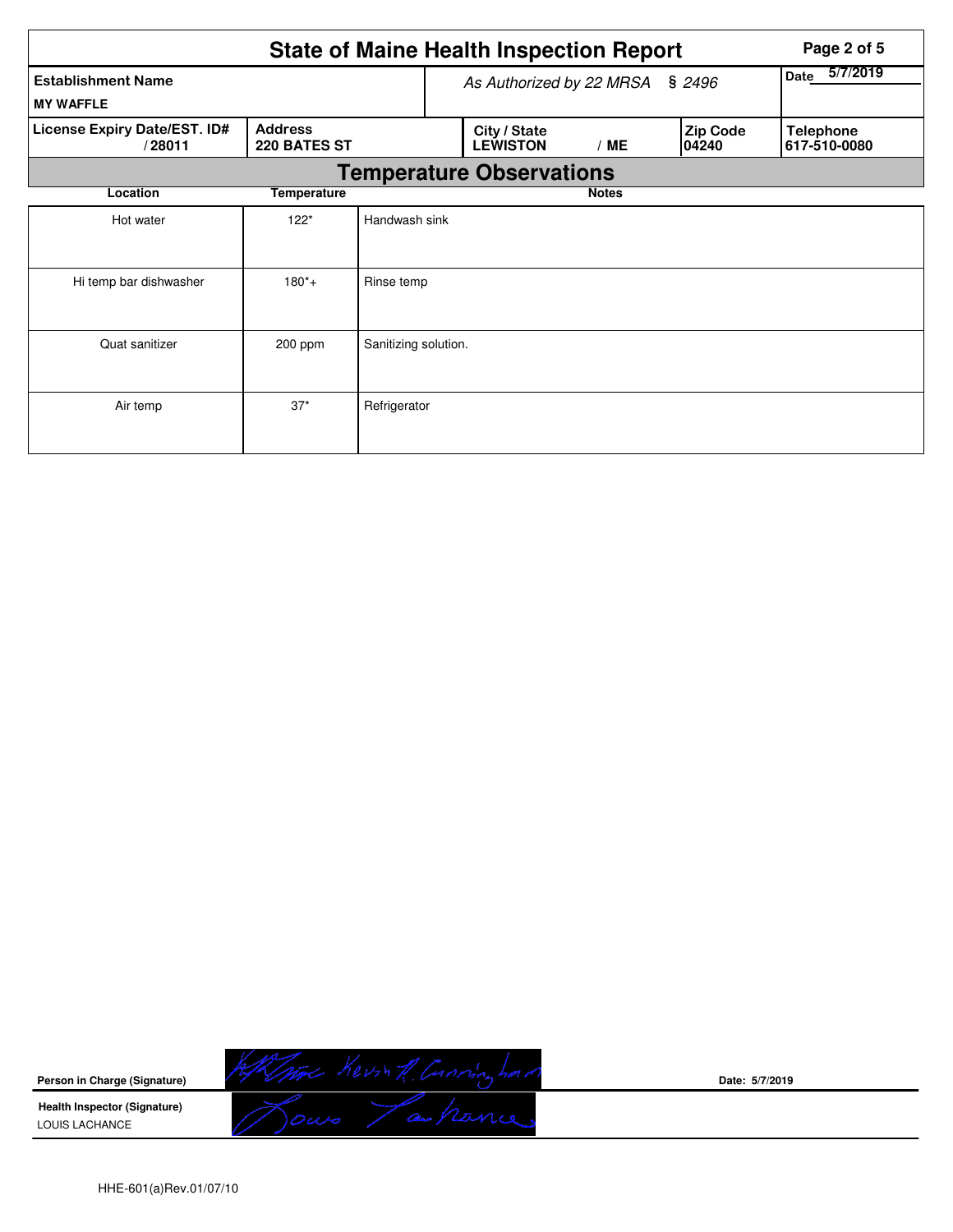| <b>State of Maine Health Inspection Report</b>                                                                                                     |                                       |                                 |           |                          |             |          |  |  |
|----------------------------------------------------------------------------------------------------------------------------------------------------|---------------------------------------|---------------------------------|-----------|--------------------------|-------------|----------|--|--|
| <b>Establishment Name</b><br><b>MY WAFFLE</b>                                                                                                      |                                       |                                 |           |                          | <b>Date</b> | 5/7/2019 |  |  |
| License Expiry Date/EST. ID#<br>/ 28011                                                                                                            | <b>Address</b><br><b>220 BATES ST</b> | City / State<br><b>LEWISTON</b> | <b>ME</b> | <b>Zip Code</b><br>04240 |             |          |  |  |
| <b>Observations and Corrective Actions</b>                                                                                                         |                                       |                                 |           |                          |             |          |  |  |
| Violations cited in this report must be corrected within the time frames below, or as stated in sections<br>8-405.11 and 8-406.11 of the Food Code |                                       |                                 |           |                          |             |          |  |  |

Kimme Kevin R. Conving had /z **Person in Charge (Signature) Health Inspector (Signature)**  LOUIS LACHANCE

**Date: 5/7/2019**

HHE-601(a)Rev.01/07/10 Page 3 of 5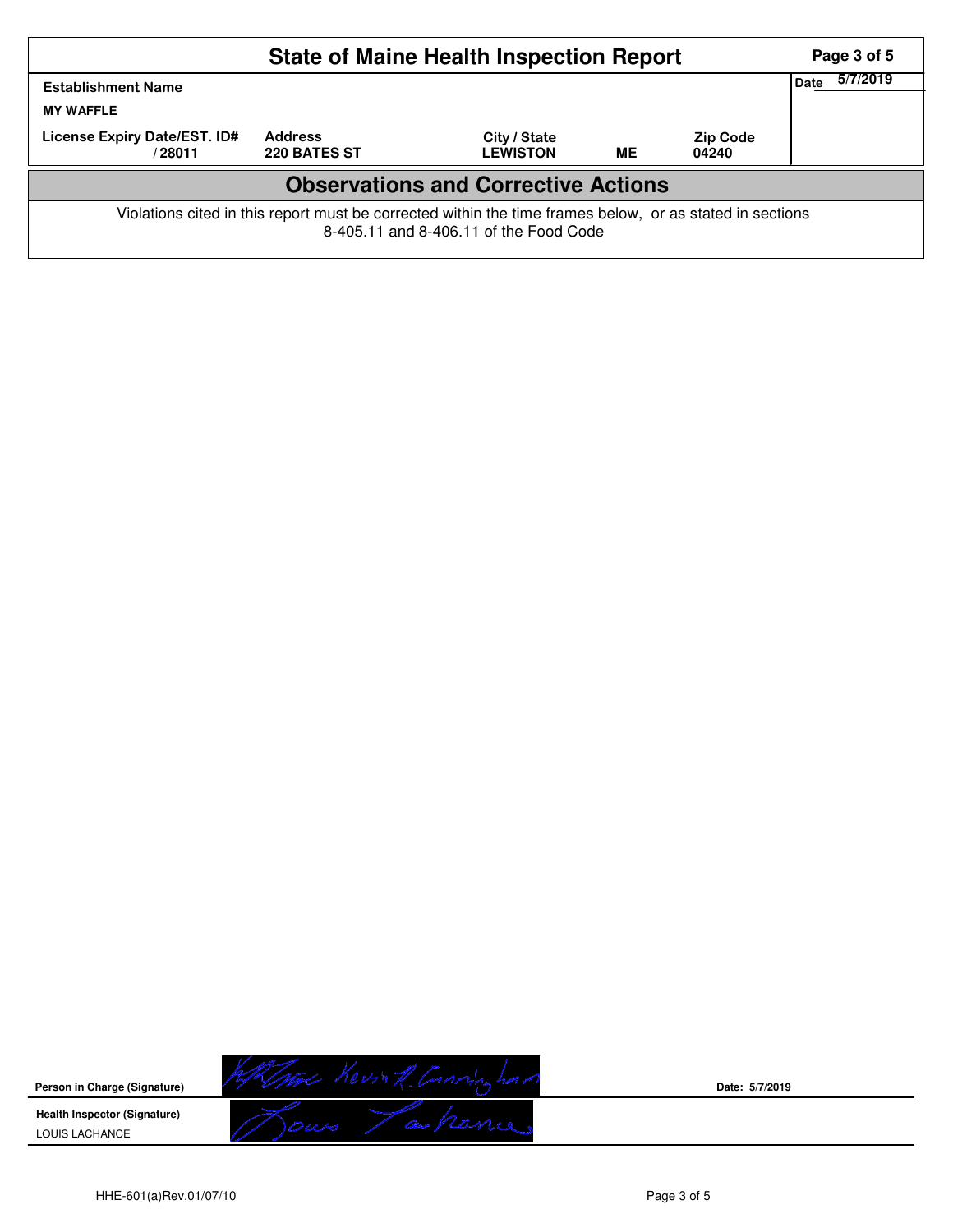|                                         |                                | Page 4 of 5                     |    |                          |  |  |  |
|-----------------------------------------|--------------------------------|---------------------------------|----|--------------------------|--|--|--|
| <b>Establishment Name</b>               | <b>Date</b>                    | 5/7/2019                        |    |                          |  |  |  |
| <b>MY WAFFLE</b>                        |                                |                                 |    |                          |  |  |  |
| License Expiry Date/EST. ID#<br>/ 28011 | <b>Address</b><br>220 BATES ST | City / State<br><b>LEWISTON</b> | ME | <b>Zip Code</b><br>04240 |  |  |  |
| <b>Inspection Notes</b>                 |                                |                                 |    |                          |  |  |  |

OK to issue commissary license.

Certified Food Protection Manager: Kevin Cunningham exp. 11/21/22 Cert.15818293

Unless directed otherwise, all Eating Establishments are required to submit a copy of their Certified Food Protection Manager (CFPM) certificate. A CFPM must be hired at the time of a new eating establishment opening or within 60 days of when a CFPM leaves employment. For a list of CFPM courses and trainers go to

http://www.maine.gov/healthinspection/training.htm

Please provide a copy of this certification(s) to Carol Gott, Health Inspection Program, 286 Water St. 3rd Floor, Augusta, ME 04333, carol.gott@maine.gov or faxing to 207-287-3165.

Please include the name of your establishment and the establishment ID# with your certification(s).

Employee Health Policy:

The Health Inspection Program has implemented an educational public health initiative on Employee Health on March 1, 2017. The policy handouts will be provided to you by your inspector and reviewed during inspection for compliance. They are also available on the Program's website: http://www.maine.gov/healthinspection

2013 Maine Food Code Adoption:

The Maine Food Code was adopted in October of 2013. Please refer to our website for a copy, http://www.maine.gov/healthinspection. Following are a few of the major changes: \* No Bare Hand Contact with Ready-To-Eat Food. \* Establishments must have clean-up procedures for employees to follow following vomiting and diarrheal events. \* Date marking of Ready-to-eat potentially hazardous foods.

Violation Correction Timeframe:

Critical violations should be corrected on site, but in any event, within 10 days. The licensee must contact Louis Lachance when the critical violation has been addressed at 207-513-3125 extension 3224 or at llachance@lewistonmaine.gov. Non-critical violations must be corrected within 30 days. Failure to satisfactorily correct these violations before the follow-up inspection may result in enforcement proceedings by the Department to include fines and penalties. License renewals can be denied if violations are not corrected within the noted timeframes.

C= Critical violation and NC= Non-critical violation:

"Critical violation" means a provision of the Food Code that, if in non-compliance, is more likely than other violations to contribute to food contamination, illness or environmental health hazard.

Additional Inspection Fee:

License fees provide for two inspections per year. When additional inspections are required, the Department may charge an additional \$100 fee to cover the costs of each additional inspection or visit.

## Document Retention/Posting:

Pursuant to the Maine Food Code, the establishment's current license must be displayed. In addition, a sign or placard must be posted in a conspicuous area notifying consumers that a copy of the most recent inspection report is available upon request. CFPM

| Person in Charge (Signature)                          | Date: 5/7/2019 |
|-------------------------------------------------------|----------------|
| <b>Health Inspector (Signature)</b><br>LOUIS LACHANCE |                |